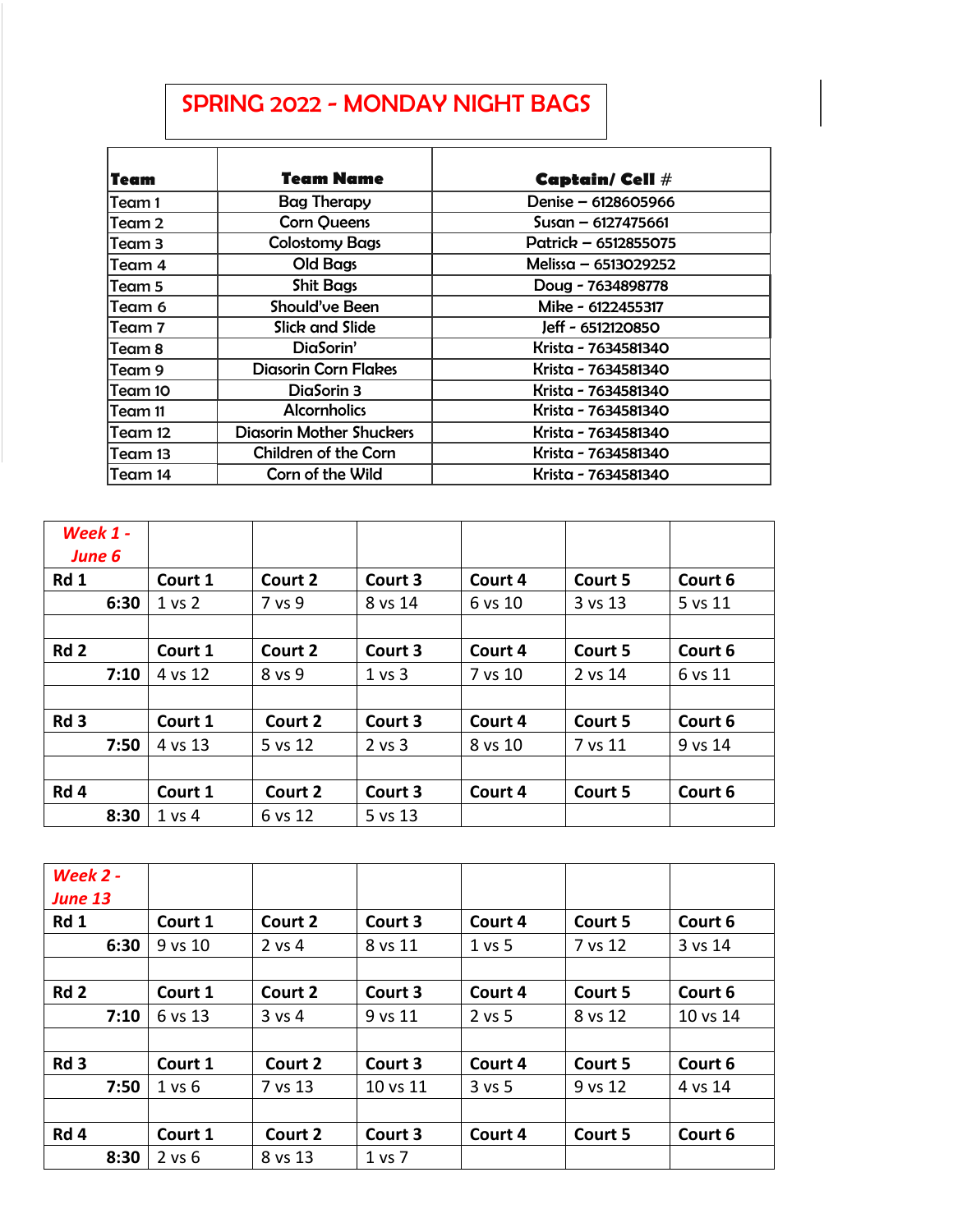| <b>Week 3 -</b><br><b>June 20</b> |                   |          |            |          |         |          |
|-----------------------------------|-------------------|----------|------------|----------|---------|----------|
| Rd 1                              | Court 1           | Court 2  | Court 3    | Court 4  | Court 5 | Court 6  |
| 6:30                              | 4 vs 5            | 10 vs 12 | 3 v s 6    | 9 vs 13  | 2 vs 7  | 11 vs 14 |
|                                   |                   |          |            |          |         |          |
| Rd <sub>2</sub>                   | Court 1           | Court 2  | Court 3    | Court 4  | Court 5 | Court 6  |
| 7:10                              | 1 <sub>vs</sub> 8 | 11 vs 12 | 4 vs 6     | 10 vs 13 | 3 vs 7  | 5 vs 14  |
|                                   |                   |          |            |          |         |          |
| Rd <sub>3</sub>                   | Court 1           | Court 2  | Court 3    | Court 4  | Court 5 | Court 6  |
| 7:50                              | 2 vs 8            | 1 vs 9   | $5$ vs $6$ | 11 vs 13 | 4 vs 7  | 12 vs 14 |
|                                   |                   |          |            |          |         |          |
| Rd 4                              | Court 1           | Court 2  | Court 3    | Court 4  | Court 5 | Court 6  |
| 8:30                              | 3 vs 8            | 1 vs 10  | 2 vs 9     |          |         |          |

| Week 4 -        |          |         |          |         |         |            |
|-----------------|----------|---------|----------|---------|---------|------------|
| <b>June 27</b>  |          |         |          |         |         |            |
| Rd 1            | Court 1  | Court 2 | Court 3  | Court 4 | Court 5 | Court 6    |
| 6:30            | 12 vs 13 | 5 vs 7  | 6 vs 14  | 4 vs 8  | 1 vs 11 | $3$ vs $9$ |
|                 |          |         |          |         |         |            |
| Rd <sub>2</sub> | Court 1  | Court 2 | Court 3  | Court 4 | Court 5 | Court 6    |
| 7:10            | 2 vs 10  | 6 vs 7  | 13 vs 14 | 5 vs 8  | 1 vs 12 | 4 vs 9     |
|                 |          |         |          |         |         |            |
| Rd <sub>3</sub> | Court 1  | Court 2 | Court 3  | Court 4 | Court 5 | Court 6    |
| 7:50            | 2 vs 11  | 3 vs 10 | 7 vs 14  | 6 vs 8  | 1 vs 13 | 5 vs 9     |
|                 |          |         |          |         |         |            |
| Rd 4            | Court 1  | Court 2 | Court 3  | Court 4 | Court 5 | Court 6    |
| 8:30            | 2 vs 12  | 4 vs 10 | 3 vs 11  |         |         |            |

| <b>Week 5 -</b><br><b>July 11</b> |         |         |         |         |         |         |
|-----------------------------------|---------|---------|---------|---------|---------|---------|
| Rd 1                              | Court 1 | Court 2 | Court 3 | Court 4 | Court 5 | Court 6 |
| 6:30                              | 7 vs 8  | 1 vs 14 | 6 vs 9  | 2 vs 13 | 5 vs 10 | 3 vs 12 |
|                                   |         |         |         |         |         |         |
| Rd <sub>2</sub>                   | Court 1 | Court 2 | Court 3 | Court 4 | Court 5 | Court 6 |
| 7:10                              | 4 vs 11 | 1 vs 2  | 7 vs 9  | 8 vs 14 | 6 vs 10 | 3 vs 13 |
|                                   |         |         |         |         |         |         |
| Rd <sub>3</sub>                   | Court 1 | Court 2 | Court 3 | Court 4 | Court 5 | Court 6 |
| 7:50                              | 5 vs 11 | 4 vs 12 | 8 vs 9  | 1 vs 3  | 7 vs 10 | 2 vs 14 |
|                                   |         |         |         |         |         |         |
| Rd 4                              | Court 1 | Court 2 | Court 3 | Court 4 | Court 5 | Court 6 |
| 8:30                              | 6 vs 11 | 4 vs 13 | 5 vs 12 |         |         |         |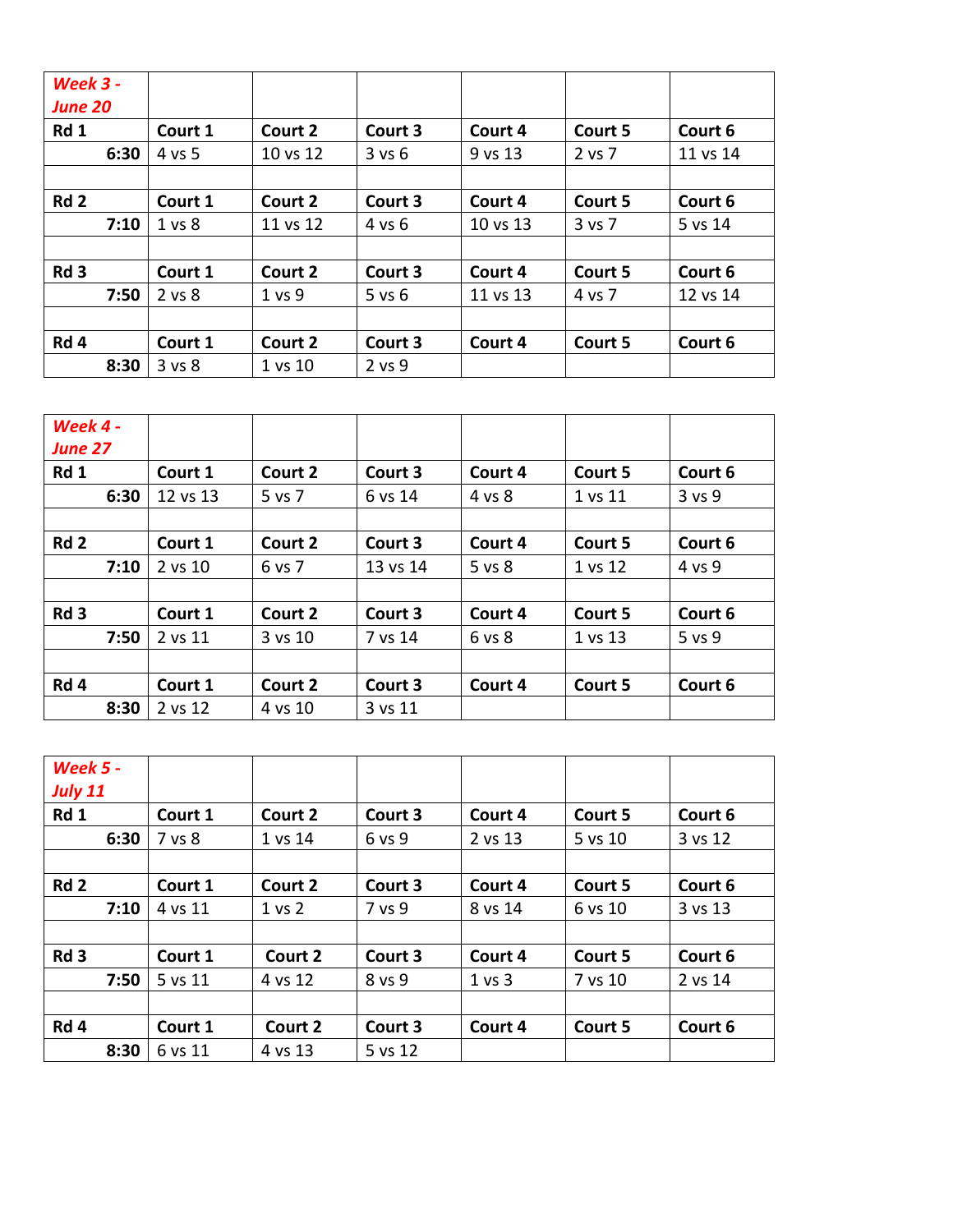| <b>Week 6 -</b><br><b>July 18</b> |            |         |            |         |         |         |
|-----------------------------------|------------|---------|------------|---------|---------|---------|
| Rd 1                              | Court 1    | Court 2 | Court 3    | Court 4 | Court 5 | Court 6 |
| 6:30                              | $2$ vs $3$ | 8 vs 10 | 1 vs 4     | 7 vs 11 | 9 vs 14 | 6 vs 12 |
| 8:30                              | 4 vs 9     | 2 vs 11 | 3 vs 10    |         |         |         |
| Rd <sub>2</sub>                   | Court 1    | Court 2 | Court 3    | Court 4 | Court 5 | Court 6 |
| 7:10                              | 5 vs 13    | 9 vs 10 | $2$ vs 4   | 8 vs 11 | 7 vs 12 | 3 vs 14 |
|                                   |            |         |            |         |         |         |
| Rd <sub>3</sub>                   | Court 1    | Court 2 | Court 3    | Court 4 | Court 5 | Court 6 |
| 7:50                              | 1 vs 5     | 6 vs 13 | $3$ vs $4$ | 9 vs 11 | 2 vs 5  | 8 vs 12 |
|                                   |            |         |            |         |         |         |
| Rd 4                              | Court 1    | Court 2 | Court 3    | Court 4 | Court 5 | Court 6 |
| 8:30                              | 1 vs 6     | 7 vs 13 | 10 vs 14   |         |         |         |

| Week 7 -<br><b>July 25</b> |          |            |          |            |         |            |
|----------------------------|----------|------------|----------|------------|---------|------------|
| Rd 1                       | Court 1  | Court 2    | Court 3  | Court 4    | Court 5 | Court 6    |
| 6:30                       | 10 vs 11 | $3$ vs $5$ | 9 vs 12  | $2$ vs $6$ | 8 vs 13 | $1$ vs $7$ |
|                            |          |            |          |            |         |            |
| Rd <sub>2</sub>            | Court 1  | Court 2    | Court 3  | Court 4    | Court 5 | Court 6    |
| 7:10                       | 4 vs 14  | 10 vs 12   | 3 v s 6  | 9 vs 13    | 2 vs 7  | 1 vs 8     |
|                            |          |            |          |            |         |            |
| Rd <sub>3</sub>            | Court 1  | Court 2    | Court 3  | Court 4    | Court 5 | Court 6    |
| 7:50                       | 4 vs 5   | 11 vs 14   | 10 vs 13 | 3 vs 7     | 2 vs 8  | 1 vs 9     |
|                            |          |            |          |            |         |            |
| Rd 4                       | Court 1  | Court 2    | Court 3  | Court 4    | Court 5 | Court 6    |
| 8:30                       | 11 vs 12 | 4 vs 6     | 5 vs 14  |            |         |            |

| Week 8 -        |            |          |         |          |         |         |
|-----------------|------------|----------|---------|----------|---------|---------|
| Aug 1<br>Rd 1   | Court 1    | Court 2  | Court 3 | Court 4  | Court 5 | Court 6 |
|                 |            |          |         |          |         |         |
| 6:30            | $5$ vs $6$ | 11 vs 13 | 4 vs 7  | 12 vs 14 | 3 vs 8  | 1 vs 10 |
|                 |            |          |         |          |         |         |
| Rd <sub>2</sub> | Court 1    | Court 2  | Court 3 | Court 4  | Court 5 | Court 6 |
| 7:10            | $2$ vs $9$ | 12 vs 13 | 5 vs 7  | 6 vs 14  | 4 vs 8  | 1 vs 11 |
|                 |            |          |         |          |         |         |
| Rd <sub>3</sub> | Court 1    | Court 2  | Court 3 | Court 4  | Court 5 | Court 6 |
| 7:50            | 3 vs 9     | 2 vs 10  | 6 vs 7  | 13 vs 14 | 5 vs 8  | 1 vs 12 |
|                 |            |          |         |          |         |         |
| Rd 4            | Court 1    | Court 2  | Court 3 | Court 4  | Court 5 | Court 6 |